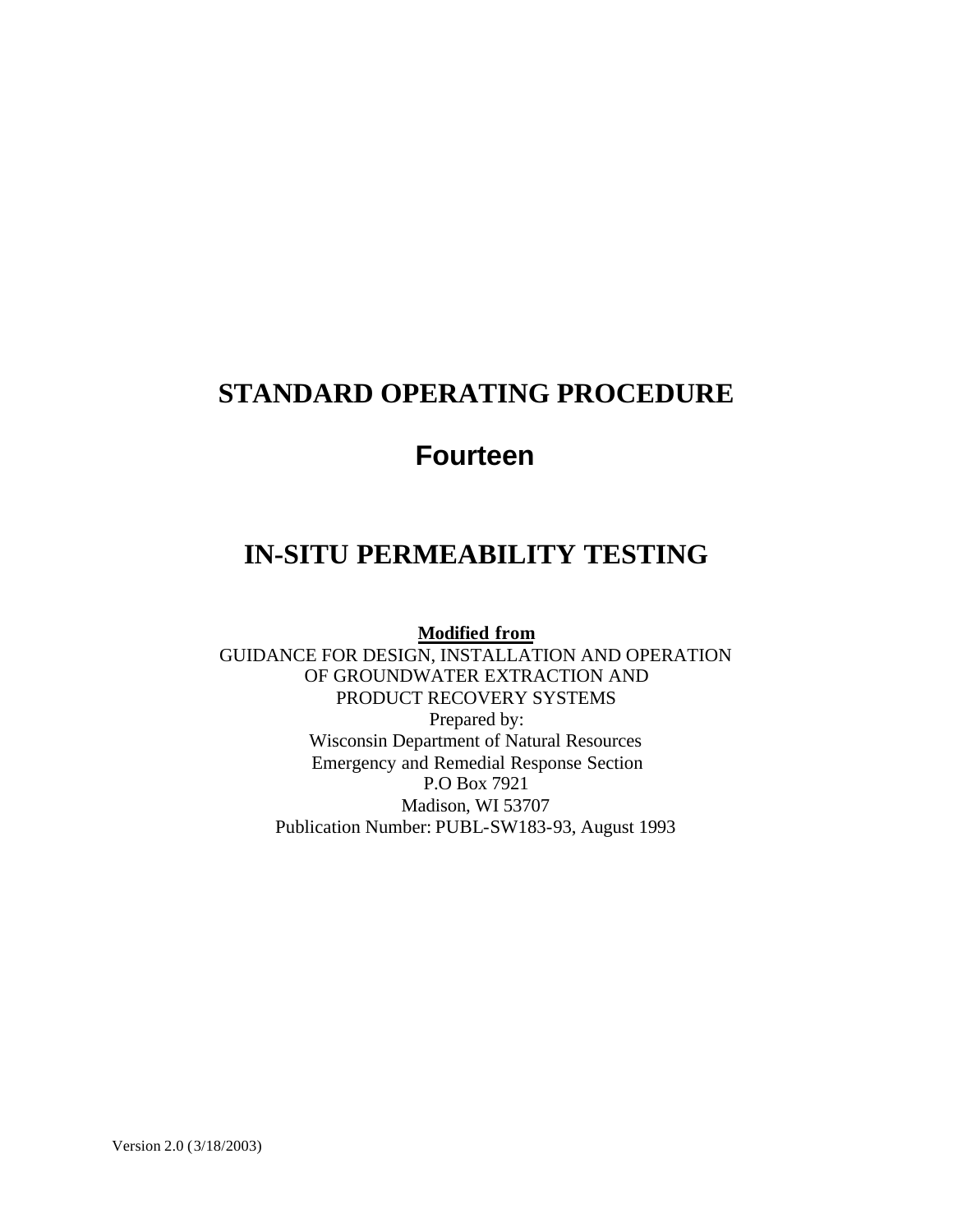## TABLE OF CONTENTS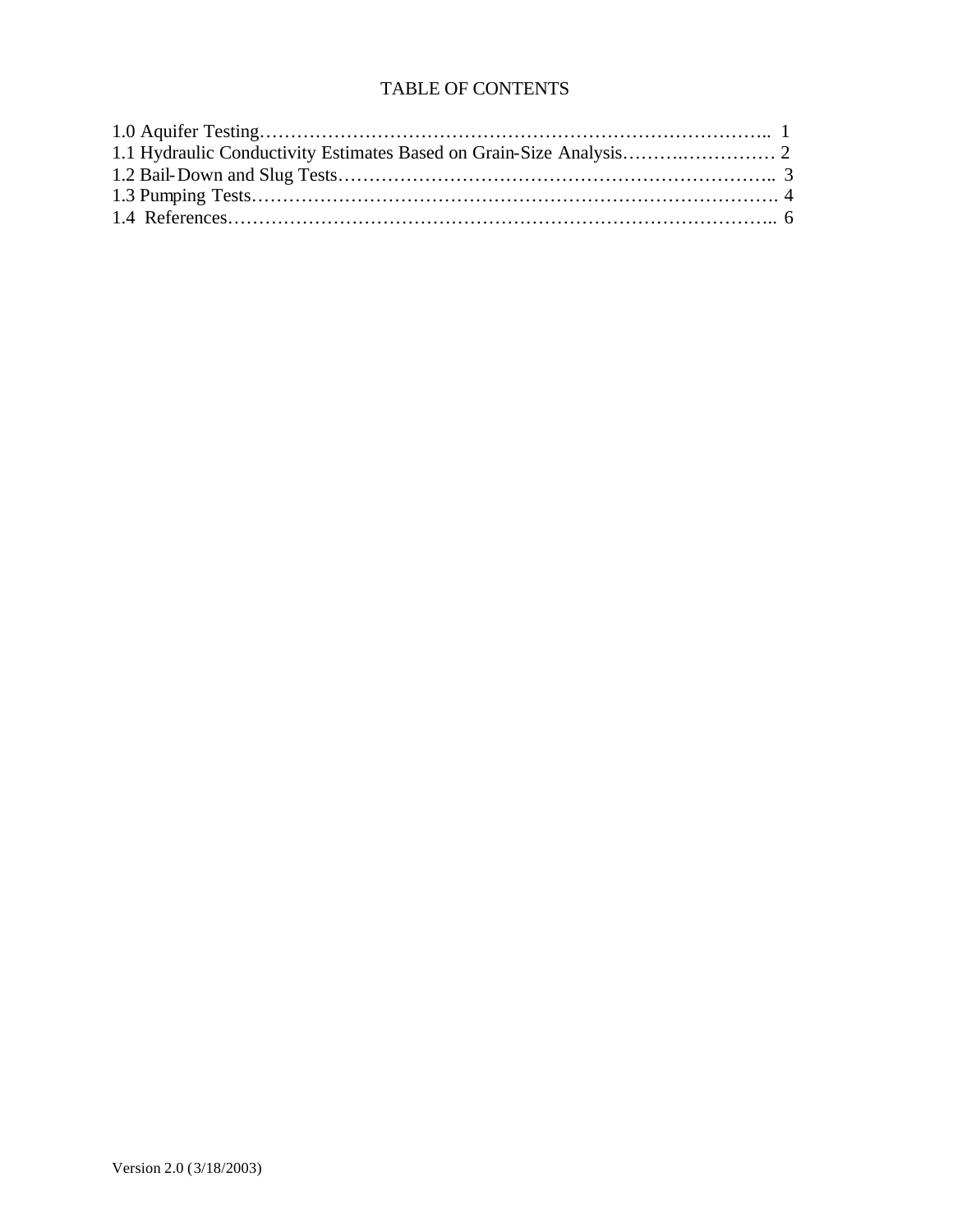## **1.0 Aquifer Testing**

Aquifer testing is necessary to estimate the hydraulic conductivity or transmissivity for plume capture calculations, RBCA modeling, etc. In some cases, the hydraulic conductivity tests conducted during the site investigation provide sufficient data. In other cases, a pumping test prior to remedial design may be necessary to accurately estimate the rate of groundwater pumping that is needed to capture the plume.

In some situations, aquifer testing techniques such as a slug tests, bail-down tests, and grain-size methods provide sufficiently accurate hydraulic conductivity estimates. However, these techniques may not be sufficiently accurate for design or modeling purposes.

The following is a list of aquifer tests in decreasing order of accuracy:

- Long duration (multi-day) constant rate pumping tests;
- Short duration (less than eight hours) step drawdown tests;
- Bail-down and slug tests; or
- Permeability calculations based on grain-size analysis.

Some suggested guidelines when testing aquifers include the following:

- A plume in sand or gravel that is hundreds of feet long and over 100 feet wide is a major groundwater extraction project; therefore, a pumping test is probably necessary.
- In silt and clay soils, a likely pumping rate is several gpm or less. A bail-down test from each well generally provides sufficient data for evaluating design, treatment, and/or disposal options. Although a pumping test more clearly defines an aquifer, it may be more cost effective to oversize the groundwater extraction/treatment system and delay a pumping test until after the system installation, provided that it is relatively inexpensive to oversize the groundwater treatment system.
- A pumping test is probably needed prior to designing groundwater extraction systems that are likely to produce more than 50 gpm, but is probably not necessary for systems that are likely to operate at less than 5 gpm. If the system is likely to produce between 5 and 50 gpm, designers should assess site-specific factors such as water disposal options, treatment needs, etc. to determine what level of accuracy is needed for an aquifer test.

A careful evaluation of the costs and benefits of a pumping test may be warranted. If a pumping test is not proposed at a site, the hydrogeologist should include an evaluation of the aquifertesting data quality in the report to justify the exclusion of a pumping test. If a number of aquifer-testing results are available, the geometric mean of the results should be used to calculate the average hydraulic conductivity (Domenico and Schwartz, 1990; page 67). If multiple hydrogeologic units are present, designers should calculate the geometric mean for each hydrogeologic unit, not a single, overall site average. If some results have a higher degree of certainty, designers should **NOT** use the results that are less certain in the calculation.

Example: If both pumping test results and Hazen method results are available, the Hazen method results should not be used when calculating the geometric mean due to the higher level of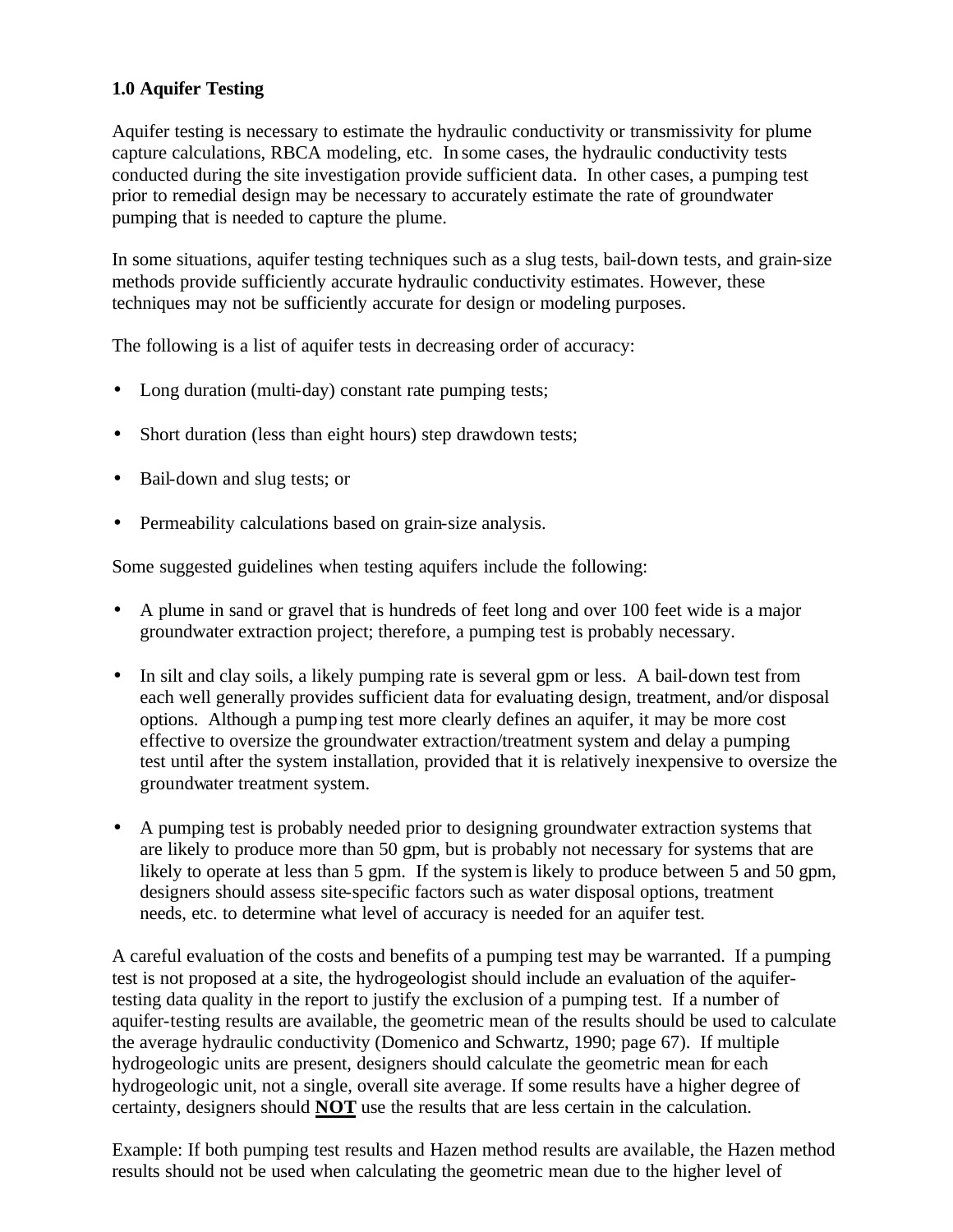uncertainty.

The groundwater discharged during an aquifer test or well development should be sampled and chemically analyzed for contaminants and other parameters that may affect the treatment system and/or disposal options.

Water that is produced as part of aquifer testing must be handled in accordance with Department requirements. Portable, low-volume air strippers or carbon filters may be used as treatment for water that is produced by pumping tests. Pre-approval is necessary by the Department's Surface Water Quality Program if discharging to a storm sewer or surface water body. In some cases, a publicly owned treatment works (POTW) will accept untreated pumping test water without significant costs. The POTW will probably require test results from the well prior to approving the discharge. The local POTW should be contacted to determine necessary analytical requirements.

Designers should evaluate the means and costs of water disposal when determining which aquifer characterization method to use.

## **1.1 Hydraulic Conductivity Estimates Based on Grain-Size Analysis**

A mathematical determination of the hydraulic conductivity based on the grain size is rarely appropriate for designing a groundwater extraction system. A grain-size test may be used in unconsolidated material to corroborate other tests. The reasons for poor performance of this test include the following:

- There are a number of methods available (Shepherd, 1989, Masch and Denny, 1966, Hazen method described in Freeze and Cherry, 1979 and Fetter, 1988), but no single test is proven to be best under all conditions.
- Most methods are only applicable to sand. Note: The Hazen Method is only valid for a grain size of  $0.1 < D_{10} < 3.0$  mm, the Masch and Denny method is limited to samples of unconsolidated sand.
- The samples that are collected for grain-size analysis are from very small discrete locations. Often, only one to three samples are tested; therefore, only a few discrete parts of the site are used to estimate the overall site hydraulic conductivity and transmissivity.
- Some methods disregard soil density, porosity, grain roundness, etc.
- Only groundwater flow through primary porosity in soil is evaluated in a grain-size test, if there is flow-through secondary porosity — such as fractures in till — the conventional tests are invalid.
- The tests are not appropriate for bedrock.

## **1.2 Bail-Down and Slug Tests**

Bail-down or slug tests provide better hydraulic conductivity estimates than grain-size analyses.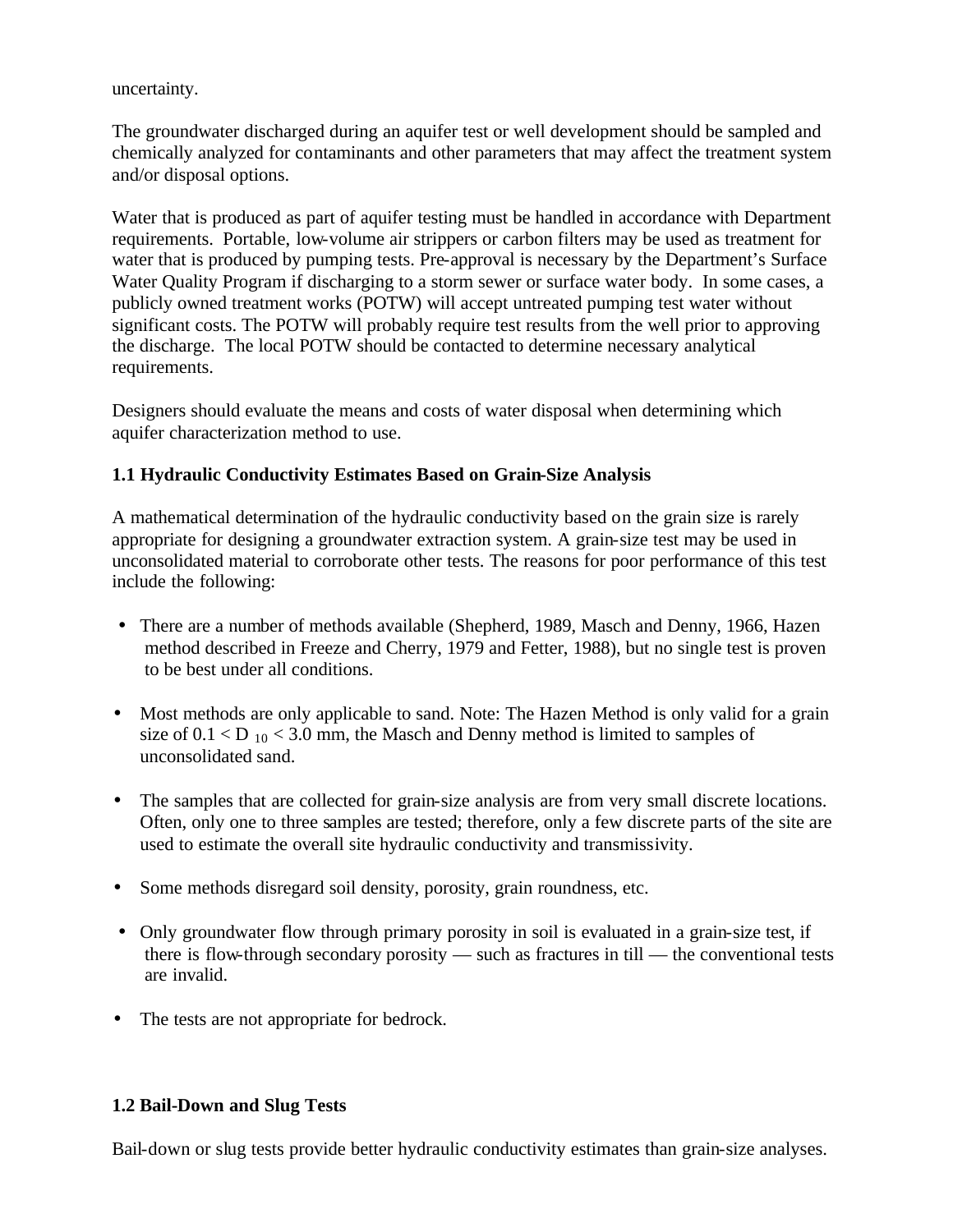**Note:** For purposes of this document, a bail-down test is a test that instantaneously extracts or withdraws a volume of water or a slug from the well, and a slug test is a test that instantaneously injects a solid slug into the well.

Slug tests are best conducted in piezometers or monitoring wells that are **not** screened across the water table. A slug test in a water table well will force water into the unsaturated filter pack and possibly the unsaturated native soils, increasing the length of submerged screen. Changing the length of the submerged screen during the test, makes the test invalid (Bouwer, 1989).

Most general hydrogeology texts describe these tests and provide a number of references. Selected references include Cooper, et. al. (1967), Bouwer and Rice (1976), and Bouwer (1989); there also are many other articles on these tests in various publications.

Bail-down or slug tests may not provide the most accurate results for the following reasons:

- Only the part of the aquifer immediately adjacent to the filter pack and screen is evaluated.
- When testing water-table wells, only the uppermost part of the aquifer is tested. More representative results are obtained from wells, which reflect an overall average of the aquifer.
- If tests are conducted using piezometers, they only test a very small part of the aquifer in the vertical dimension because piezometer screens are usually only 5 feet long and the sand pack is 7 to 8 feet long.
- If there is flow in secondary porosity channels, the wells may not intersect the channels or fractures and would only evaluate the primary permeability. If a fracture is intersected by the well, the interpretation could also be inaccurate because the assumptions in the conventional methods are violated (Karasaki,1988).
- If the wells are not adequately developed, they will not yield meaningful results. Smearing of the bore-hole during drilling will cause the well to reflect an artificially low permeability.

**Note:** Because wells that are not properly developed typically do not provide accurate hydraulic conductivity estimates with slug or bail-down tests, these wells should be redeveloped prior to aquifer testing.

- Highly permeable aquifers often yield artificially low estimates with slug/bail-down tests because the injection/extraction rate relative to the rate of the induced inflow/outflow from the aquifer is not instantaneous.
- If the filter pack is less permeable than the native soil, the calculated hydraulic conductivity is artificially low because the test measures the hydraulic conductivity of the filter pack. A screen slot size that is too small can also limit the groundwater flow into a well lowering the hydraulic conductivity estimate in highly-permeable aquifers.

## **1.3 Pumping Tests**

A pumping test extracts groundwater at a constant rate for a number of hours, and a step drawdown test varies the pumping rate over time. These tests are used to calculate the aquifer transmissivity and specific yield or storage coefficient. Most general hydrogeology texts cover the basics of pumping tests; Kruseman and de Ridder (1990) is an excellent reference.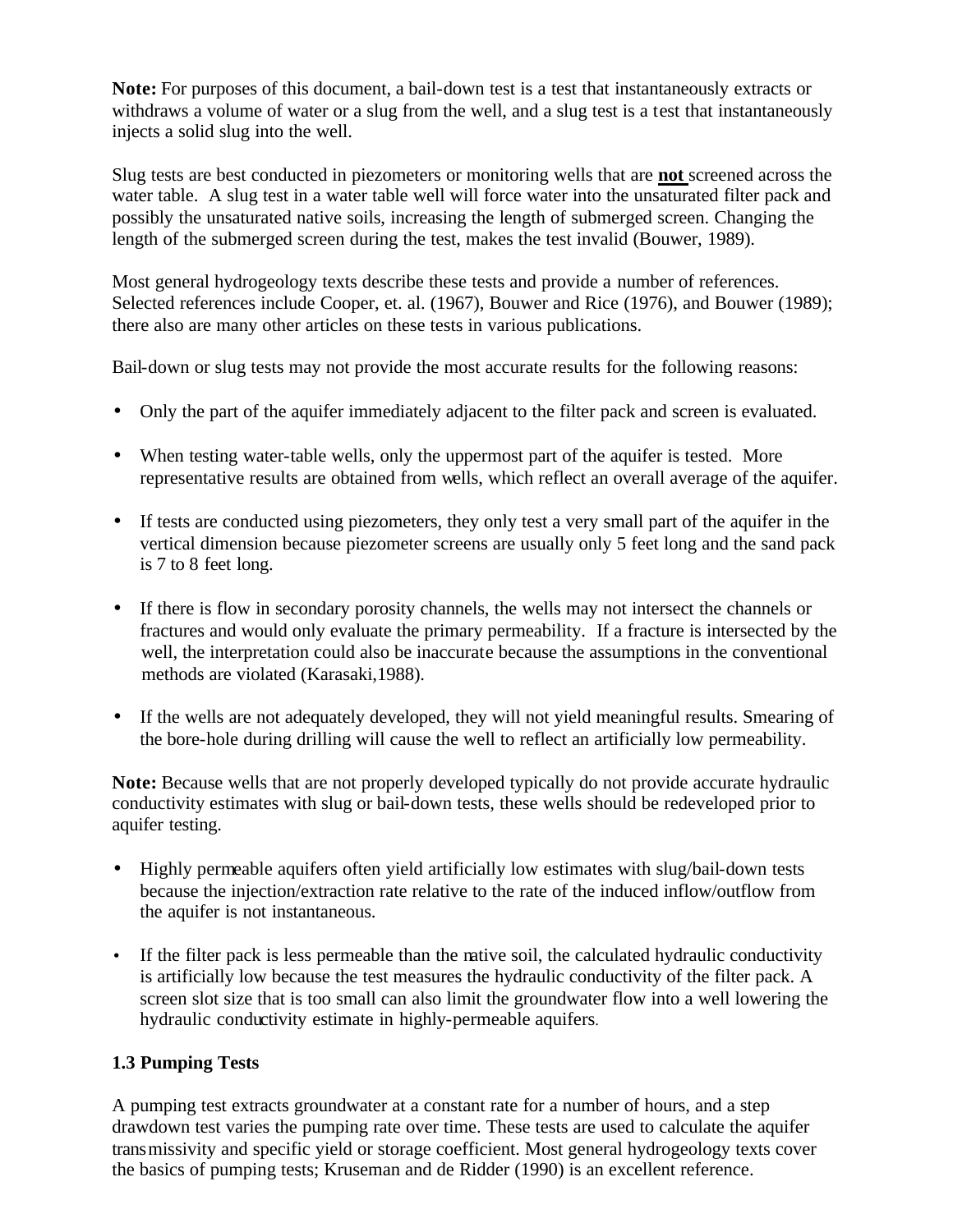In some cases, an additional monitoring well or aquifer-test well is necessary to perform a pumping test. A pumping test can be performed in an aquifer-test well constructed for the pumping test, a groundwater extraction well, or an oversized (4-inch) monitoring well. An aquifer-test well should be evaluated for entrance velocity (Driscoll, 1986) prior to installing the well. A wire wrapped screen may be necessary in highly permeable aquifers to reduce entrance velocity. In this case incrustation due to a high entrance velocity is not an issue because of limited pumping duration, but flow restriction through too small a slot size could occur.

A longer well screen than normally used for a monitoring well may also be necessary to achieve the desired drawdown and flow rate during the pumping test. If the aquifer-test well is upgradient of the source and within the same geologic unit, it may produce clean water. Disposing of clean water from a pumping test is much easier than contaminated water. This may be a factor when planning the duration and pumping rate for a test.

General considerations for pumping tests include the following:

• A method that accounts for partial penetration and/or unconfined conditions is appropriate in most aquifer-decontamination projects. During a pumping test, the groundwater below a partially penetrating extraction well is relatively stagnant and does not "flow" during the test, therefore, this portion of the aquifer is not "tested" during the pumping test. Methods that assume a fully penetrating well could result in a transmissivity estimate that is artificially low.

 Driscoll (1986) indicates that partial penetration effects are minimized at a distance (from the extraction well) that is twice the aquifer thickness. Therefore, methods based on fully penetrating wells (including the Jacob straight line method) can be used on data from monitoring wells that are a significant distance from the extraction well. If the Jacob straight line method is used, the calculated u value should be less than 0.05 (Driscoll, 1986).

 N. Boulton and S. Neuman have each published a number of articles about aquifer testing in unconfined conditions. Fetter (1988) lists a number of references related to aquifer testing (pages 209 to 21) including most of those by Boulton and Neuman.

The classic pumping test for a water-table aquifer is a 72-hour test. Confined aquifers may need a 24-hour test. At some small sites, a low-capacity test (less than 10 gpm) for a shorter period of time (8 to 24 hours) may be sufficient.

The length of the pumping test may need to be modified if the hydrogeologist conducting the pumping test determines that a different length of time for the test is necessary, based on initial test data. If early test data suggests that the drawdown in an unconfined aquifer has stabilized, the pumping test should continue long enough to ascertain that a delayed yield or slow drainage effect is not influencing the interpretation.

• Water-level measurements should be collected at all available measuring points. Even distant points that are outside the radius of influence provide data on background water-level fluctuations during the test.

**Note:** Hydrogeologists should collect water and product level measurements in wells with floating product. However, wells with floating product should not be used for pumping test evaluation, unless there is a shortage of wells at the site. Because the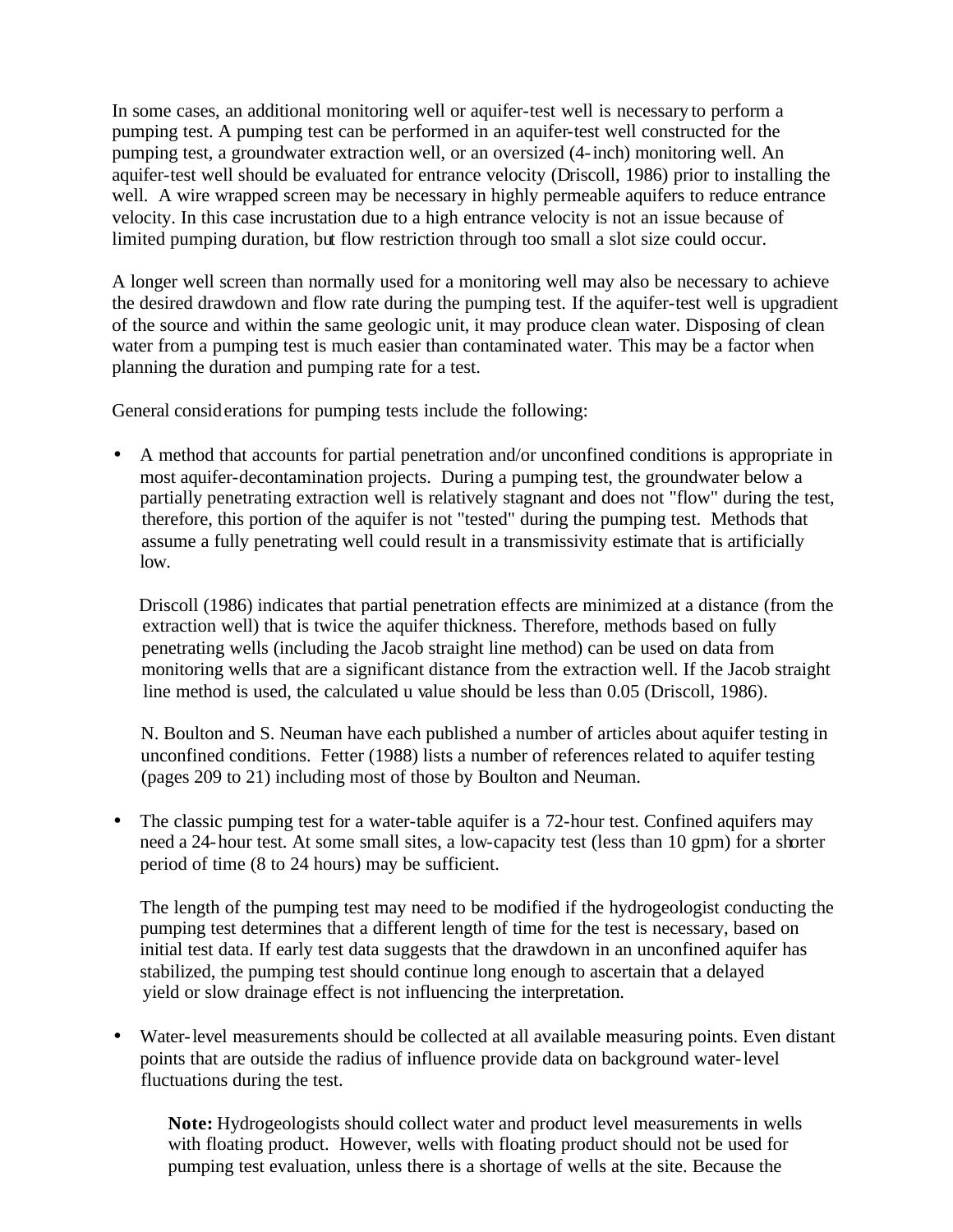dynamics of multi-phase fluid flow into and out of a well with floating product may introduce error, these monitoring wells may provide misleading results. If wells with floating product are used, the density of the product should be estimated to calculate the equivalent head in the well.

- In all cases, recovery data for a pumping test is collected and evaluated, especially at the groundwater extraction well.
- Casing storage can influence early drawdown data in large-diameter wells that are installed in relatively impermeable aquifers. See Kruseman and de Ridder (1990) and/or Driscoll (1986).

In some cases, a short step-drawdown test is a viable alternative to a full-scale pumping test. Small-diameter electric submersible pumps that fit in 2-inch wells that can be used for stepdrawdown tests are available. If a 4-inch monitoring well is used at the site, a higher capacity step-drawdown test can be conducted.

-Page Break-

#### **1.4 References**

Cooper, H.H, Bredehoeft, J.D., and Papadopulos, I.S. 1967. Response of a Finite Diameter Well to an Instantaneous Charge of Water. *Water Resources Research.* Volume 3, Number 1, pages 263 to 269.

Bouwer, H. and Rice, R.C. 1976. A Slug Test for Determining Hydraulic Conductivity of Unconfined Aquifers with Completely or Partially Penetrating Wells. *Water Resources Research.* Volume 12, page s 423 to 428.

Bouwer, H. 1989. The Bouwer and Rice Slug Test - An Update. *Ground Wate*r, Volume 27, Number 3, Pages 304 to 309.

Domenico, P.A. and Schwartz, F.W. 1990. *Physical and Chemical Hydrogeolog*y. John Wiley and Sons, Inc. New York, New York.

Driscoll, F.G. 1986. *Groundwater and Well*s, Second Edition. Johnson Division, St. Paul, Minnesota.

Fetter, C.W. 1988. *Applied Hydrogeolog*y, Second Edition. Merrill Publishing Company, Columbus, Ohio.

Fetter, C.W. 1993. *Contaminant Hydrogeolog*y. Macmillan Publishing Company, New York, New York.

Freeze, R.A. and Cherry, J.A. 1979. *Groundwate*r. Prentice Hall Inc., Englewood Cliffs, NJ.

Karasaki, K., Long, J.C.S., and Witherspoon, P.A. 1988. Analytical Models of Slug Tests. *Water Resources Researc*h, Volume 24, Number 1, pages 115 to 126.

Kruseman, G.P. and de Ridder, N.A., 1990. *Analysis and Evaluation of Pumping Test Dat*a, Second Edition. International Institute for Land Reclamation and improvement, Wageningen, The Netherlands.